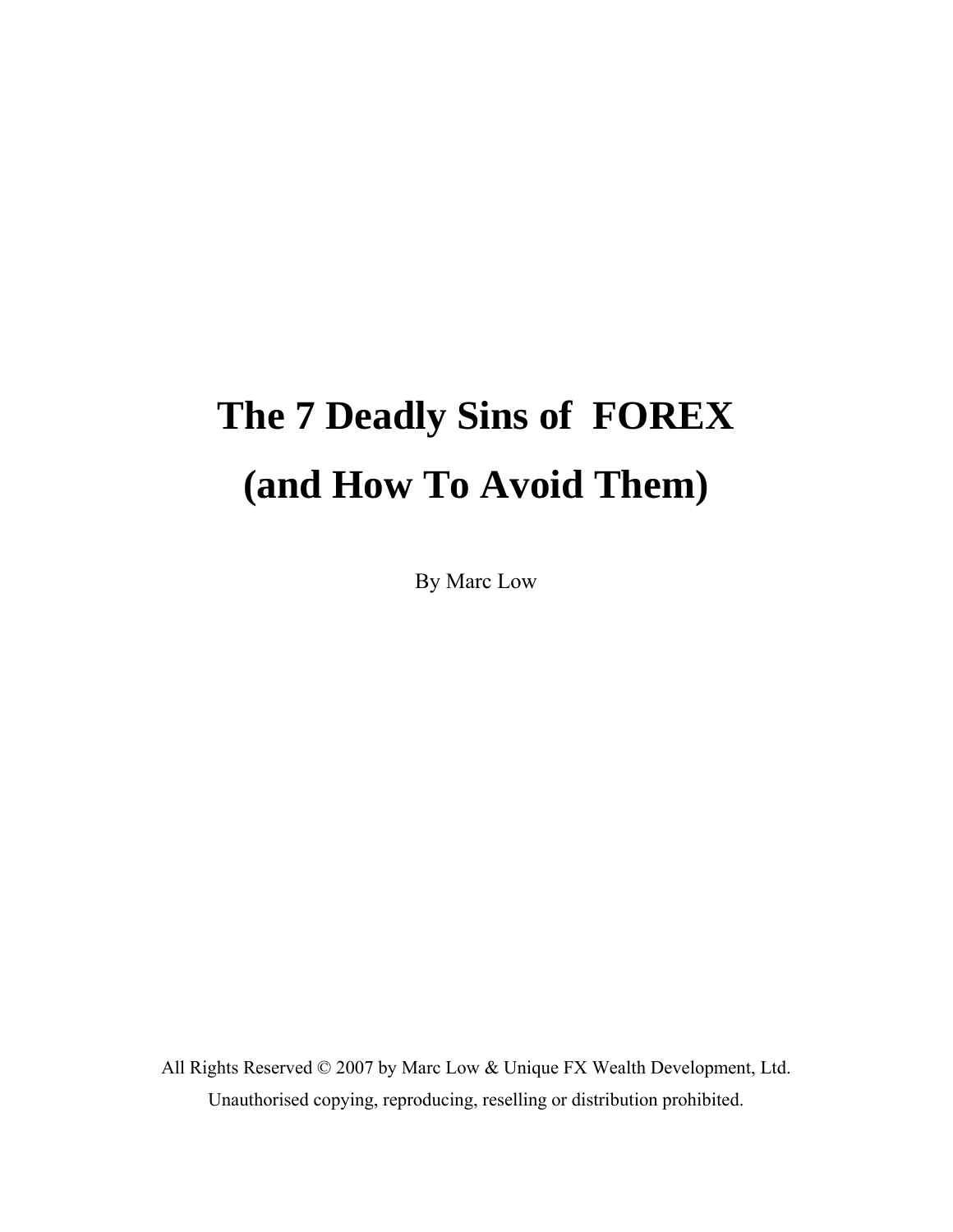#### **Introduction**

Some 12 years on in my investment "career", I sat down to reflect upon my successes and failures. More to the point, I sat down to reflect upon the *causes* of my successes and failures, for that information is always for more important than the specific events which resulted. This personal reflection was driven both by the desire to improve my future performance, but also by the need to answer the age-old question, "What makes a good investor?" I decided to consult the dictionary for a definition of the term:

Invest (ĭn-věst')

- v. 1. To commit money or capital in order to gain a financial return.
	- 2. To devote morally or psychologically, as to a purpose; commit.

I was fascinated by the definition. The concept of financial investment is an interesting one for obvious reasons; everyone wants to know how they can turn money they've already earned into **more** money. Unfortunately, this desire to grow one's after-tax dollars is all too often accompanied by unrealistic expectations. Beginners to the game often hope for annual returns in the hundreds or even thousands (!) of percent, and there are far too many snake-oil salesmen willing to stoke those dreams with impossible promises.

To the outsider, investing often seems a dark, mysterious activity, shrouded in secrecy. Success seems elusive, if not downright impossible. Names like "Soros" and "Buffett" are oft-mentioned. Tips are exchanged in hushed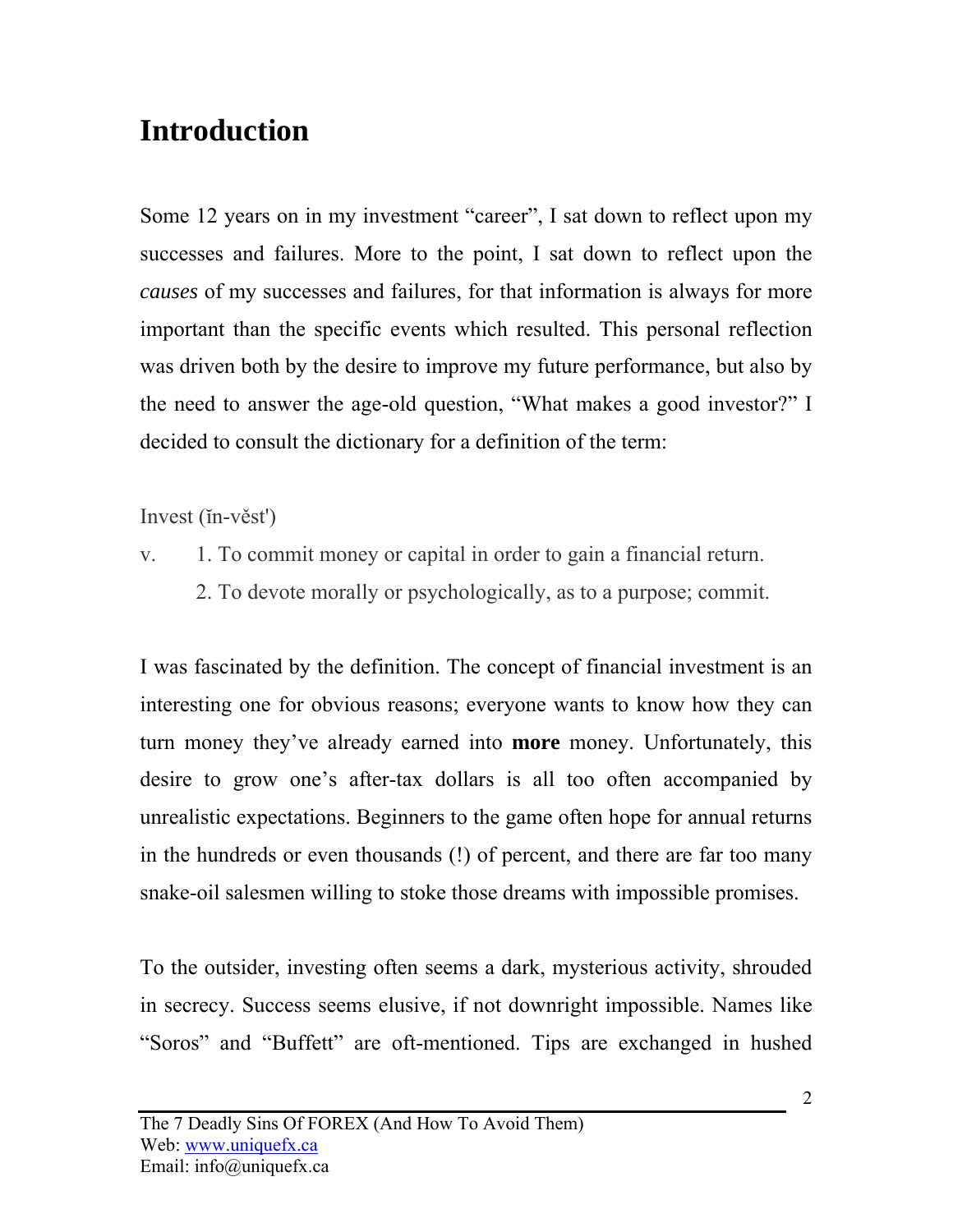tones. This program or that program is the newest "Holy Grail" of the investment world. Beginners often float from system to system, looking for that special something that will bring them the riches they desire. All too often, the second definition is ignored.

Success in investment requires a certain psychological devotion to the purpose. Far too many investors expect full-time income from their investments, with only a part-time (or less) investment of energy and focus. This cannot be, for as the old saying goes, "You don't get something for nothing." Interestingly enough, while investors of all colors hold up Warren Buffett and George Soros (among others) as the flag-bearers of the craft, few stop to analyze the examples. Both men are rich almost beyond imagination, yet how did they get to where they are today? Their seeming overnight success was in fact not overnight at all, but the result of years and years of steady, compounded returns.

Berkshire Hathaway, the investment group founded by the legendary Warren Buffett, has earned, on average, a little under 25% return annually. Certainly these returns are far better than the S&P 500 average of 9%, but by no means are they in the hundreds or thousands of percent. And yet Berkshire Hathaway stock trades at nearly \$100,000 per share, and Buffett stands as one of the richest men in the world.

George Soros is another great example of legend distorting fact. His role in Black Wednesday (September 16, 1992) is well publicized. Soros' Quantum Fund sold short nearly \$10 billion dollars worth of British Pound, and forced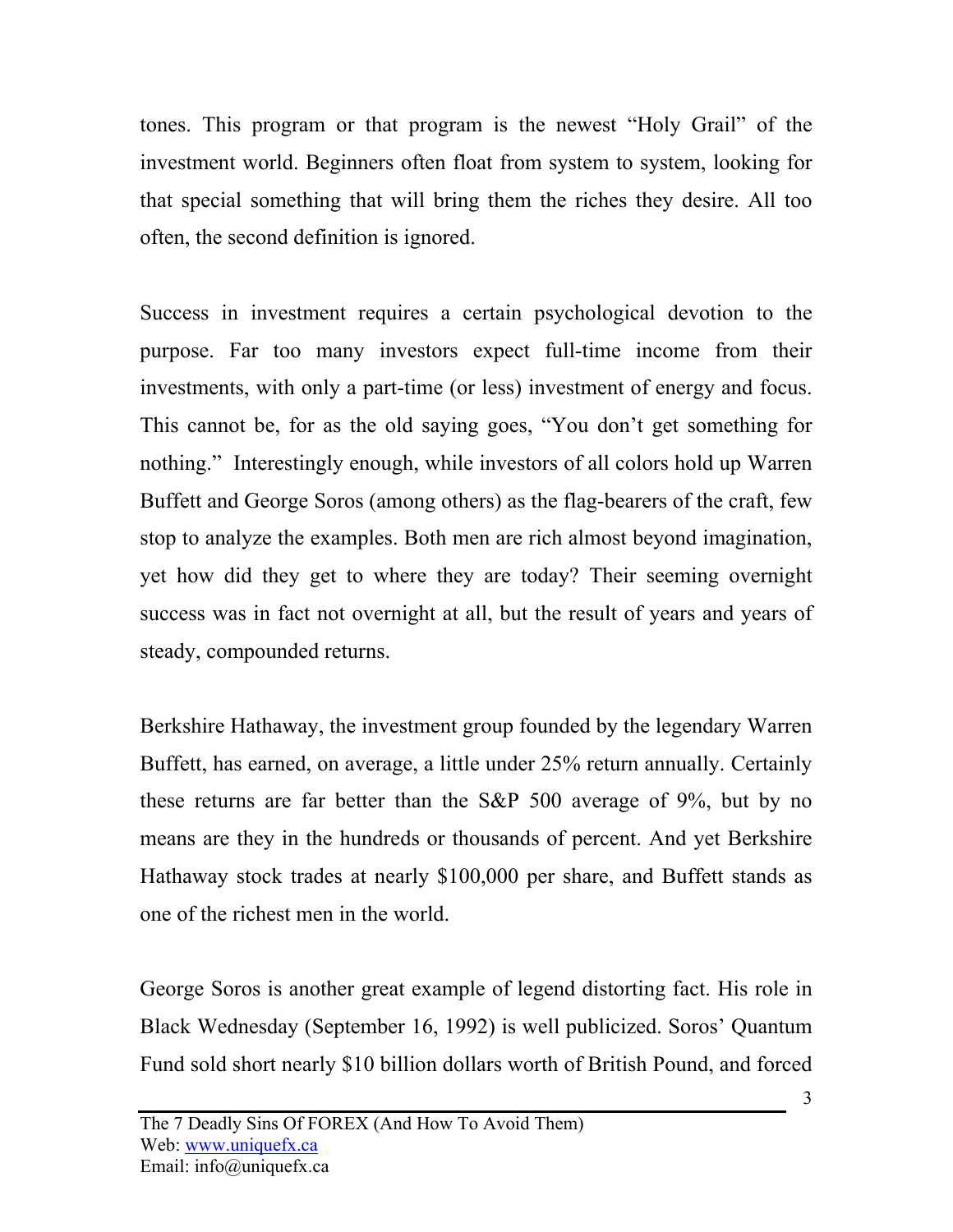the Bank of England to float its currency or face collapse. This bold move netted Soros and his associates over \$1 billion dollars profit. Not bad for a day's work, certainly, and enough for a few tanks of gas in the limo without question, yet the return on capital was around 10%. The returns were large; so was the investment.

The purpose of this book is not to discourage traders or investors; quite the opposite. I have attempted to distil my years of experience, and those of fellow investors I've met along the way, into a short list of potential "boobytraps". Assuming your technique and money-management principles are sound, being aware of these potential pitfalls will, I hope, greatly improve your odds of success. Good luck!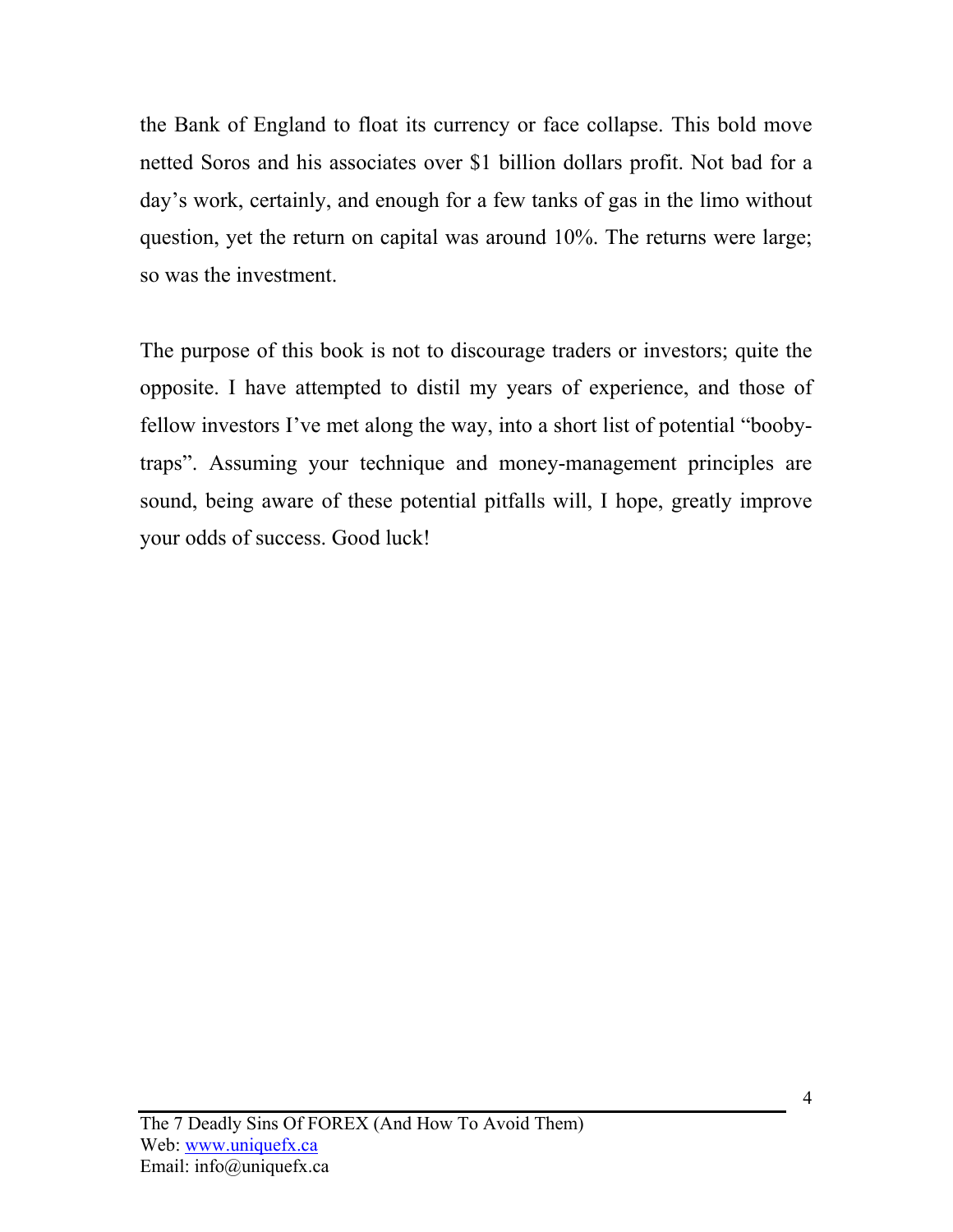#### **Deadly Sin #1: Impatience**

In trading terms, impatience rears its ugly head in major and minor ways, both of which are significant.

On a major level, traders of all markets and experience levels tend to fall victim to impatience when it comes to expectations of returns. An attitude exists (especially among newcomers) that success is a given, and that it must appear quickly and without much effort. Nothing could be further from the truth. I say especially among newcomers because, as any successful, experienced investor/trader will tell you, investing is a long-term proposition. Success is measured in years, not weeks or months. Because of this tendency to expect the unrealistic, investors tend to easily slide into Deadly Sin #2: Lack of Clear Vision, because the grass is always greener on the other side. The tendency of all investors to become impatient with their system or technique is simply greed rearing its ugly head. Think you're not the greedy type? Put some money in the market and you'll soon learn otherwise. We all have a little voice in our head looking for more; some of us just have a voice that speaks louder than the next person's.

On a minor level, or more accurately, on a practical level, traders often fall victim to impatience whilst in a trade. How many people can relate to the following scenario?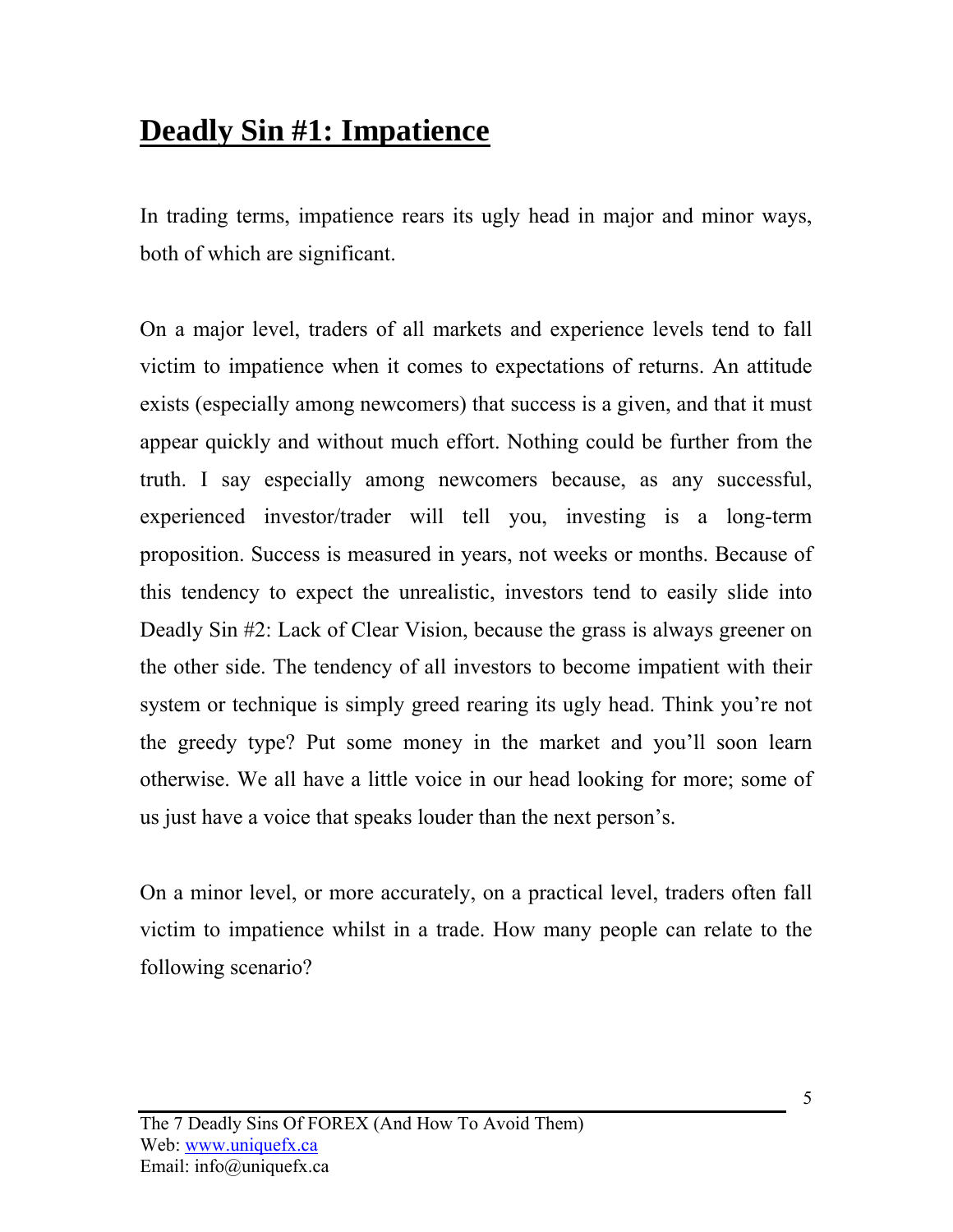You analyze a particular currency pair. The criteria you've established for entering a trade are met. You set your stop loss and your profit target, and you pull the trigger; you're in. Suddenly, now that you're actually *in* the trade, things look different. There's a level of resistance where there was none a moment before. The entire chart looks like a booby trap, just waiting to gobble up your trade. "If I can just get through *this* level, or *that* level…" you tell yourself, cursing your quick mouse-finger. The sweat starts beading on the forehead. You feel a bit queasy, but you're not sure if it's from excitement or anxiety. You clear the "spread", and you're actually showing a few pips of profit. "I knew it all along," you say to yourself, and pat yourself on the back.

Suddenly, the market reverses course. You're in the negative again. Now you're shouting at the screen, and quite sure that the nausea is anxietyproduced. You reach for the Pepto-Bismol as the sweat starts pouring. This continues for another few minutes (or hours, or days, depending on your timeframe), and each time you feel a little worse about the trade. Finally, unable to take another moment of this excruciating torture, you glimpse a few pips of profit, and take it, closing the trade. At that exact moment (or so it seems), the market explodes, running to your profit target and beyond.

"Son of a...! I *KNEW* it!"

How many of us have experienced this exact scenario? This inability to see the trade through to its conclusion is often caused by a lack of belief in the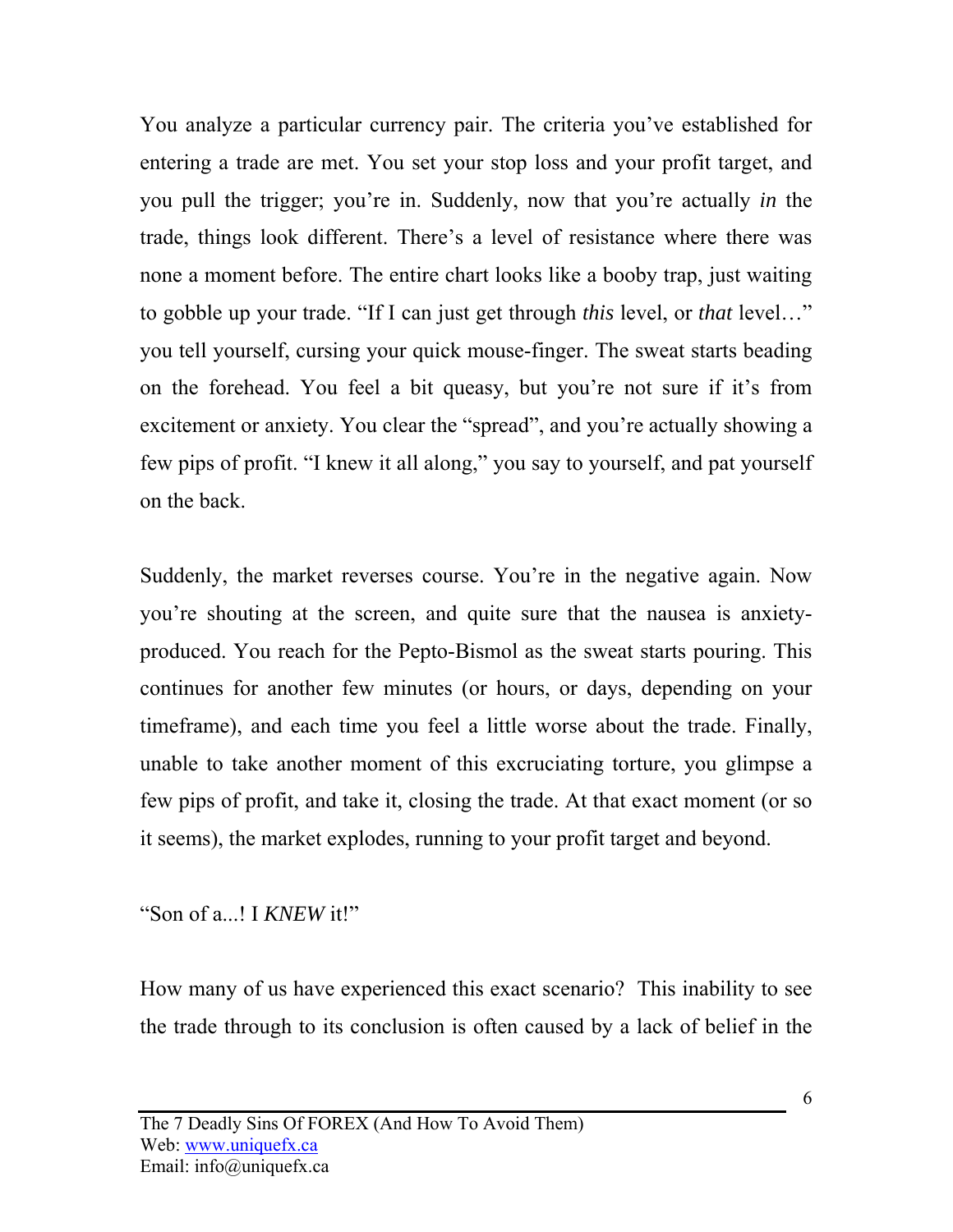system or technique being employed. If you believed 100% in the reasons for being in the trade, you wouldn't be anxious to get out.

### **SOLUTION:**

We've talked about two different levels of impatience here. For the more major impatience, relating to the overall returns being generated, it's important to take a step back and re-evaluate your expectations. Some questions that may help:

Are your expectations realistic?

If you are expecting returns in the hundreds of percent a year, is that pace sustainable long term?

What are your long-term financial goals?

Another tool that helps to soothe the ego is the Rule of 72. The Rule of 72 is a quick calculation you can do to estimate how long it will take to double your money given a particular percentage return over time. Simply divide the return you are getting into 72 and voila, that's how long it will take to double your money.

For example:

Assume you earn an even 10% annually, year in, year out.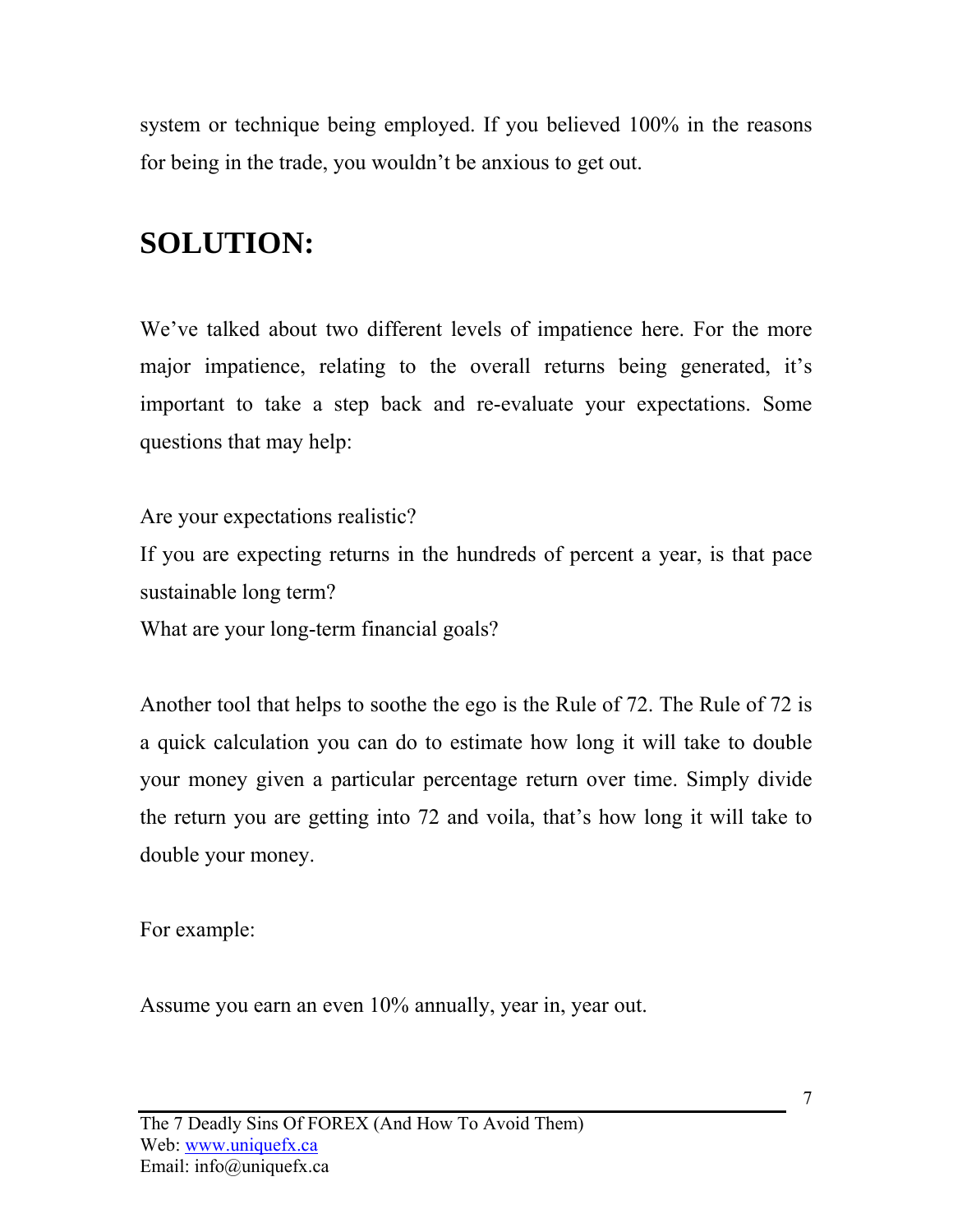So, earning 10% annually will take you 7.2 years to double the initial investment.

Often when I show this tool to a student, they are surprised by the result. They may have thought that 10% annual returns would take forever to double their money, when in fact it only takes 7.2 years of consistency. Play around with the calculation on your own; you may be surprised with the results.

For the more practical challenge of impatience, namely, impatience with a particular trade, confidence is key. How do you gain confidence? Practice, practice, practice, then practice some more. Demo accounts are quite possibly the single greatest addition to retail investing. Why? Because it gives new traders the ability to simulate real-world conditions without the ability to "cheat" by fudging the numbers like the paper trading days of old.

The only really stressful trade should be the first one with real money. Why? Because your profitable demo trading results will now be put to the test with real dollars. Once the system is proven in real-time, there is nothing left to do but follow the rules of the system. New traders typically get nervous because they are unsure of their system, and are hoping for a successful outcome; experienced traders *expect* a successful outcome, so nervousness doesn't apply.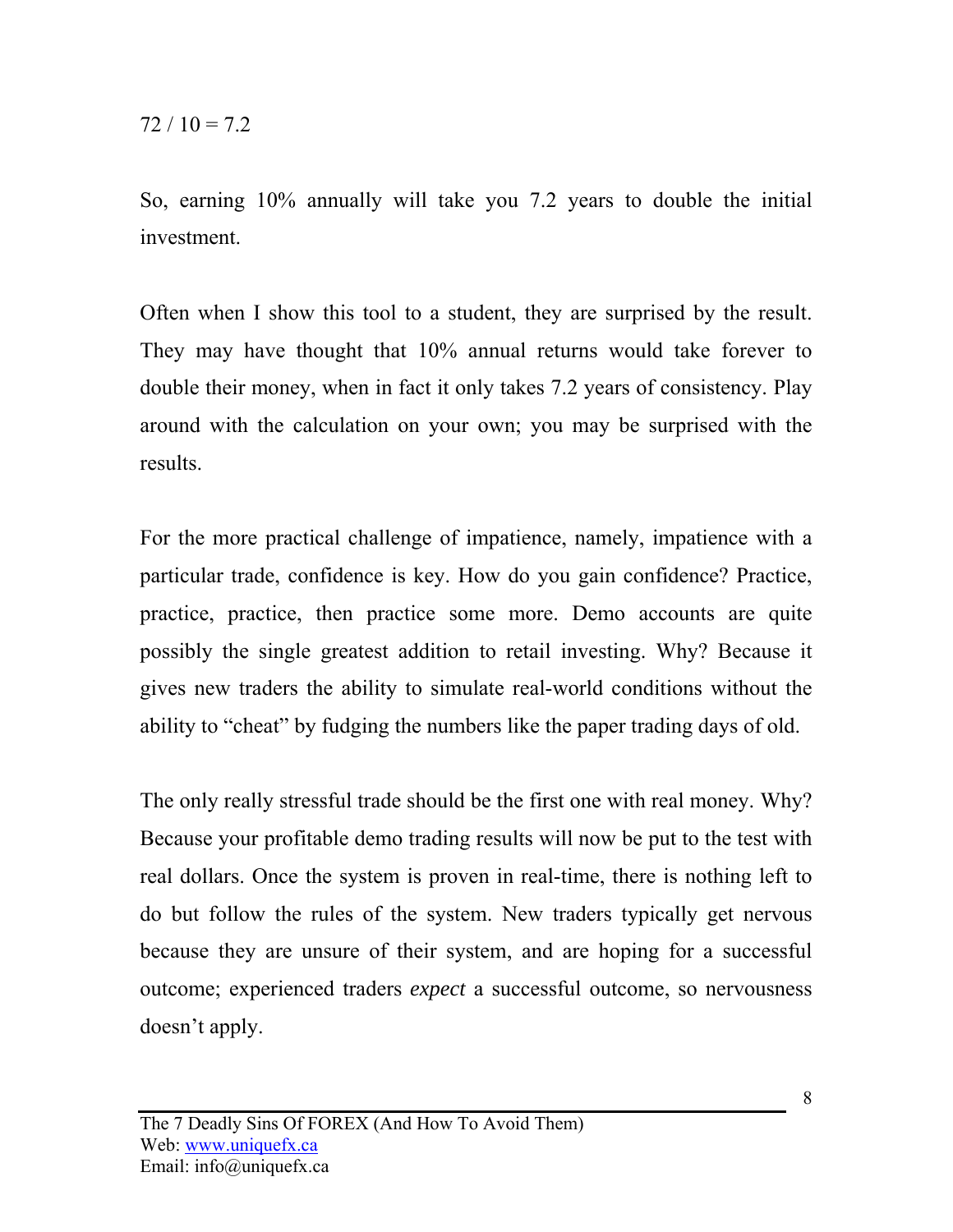#### **Deadly Sin #2: Lack of Clear Vision (Flip-Flopping)**

As I mentioned in the first section, the sin of flip-flopping is closely related to the sin of impatience. Why? Because by nature, investors want more from their investments. If a particular strategy isn't yielding strong enough returns (or so the individual thinks) there must be something wrong with the strategy. And so it begins.

This is one of the most common problems I've encountered in traders over the years. Often I will meet someone who has been struggling away in the markets for years, always chasing the next big thing. They believe to the depths of their soul that *this* strategy or system is *the one*. Big things are only a few trades away. They don't realize that the problem most often lies not with the particular system, but within themselves.

Before you say it, of course some systems just plain don't work. I believe there is a special place in the afterlife reserved for those snake-oil salesmen (and there are plenty out there) who claim to have simplified a financial market down to a couple of arrows or a few lines on a chart. By and large, speculation on future movement is a difficult task, and most amateurs don't fare particularly well. This is one of the reasons why Unique FX tries to remove the element of speculation as much as possible from our strategy, and instead relies on market dynamics to generate returns. But I digress…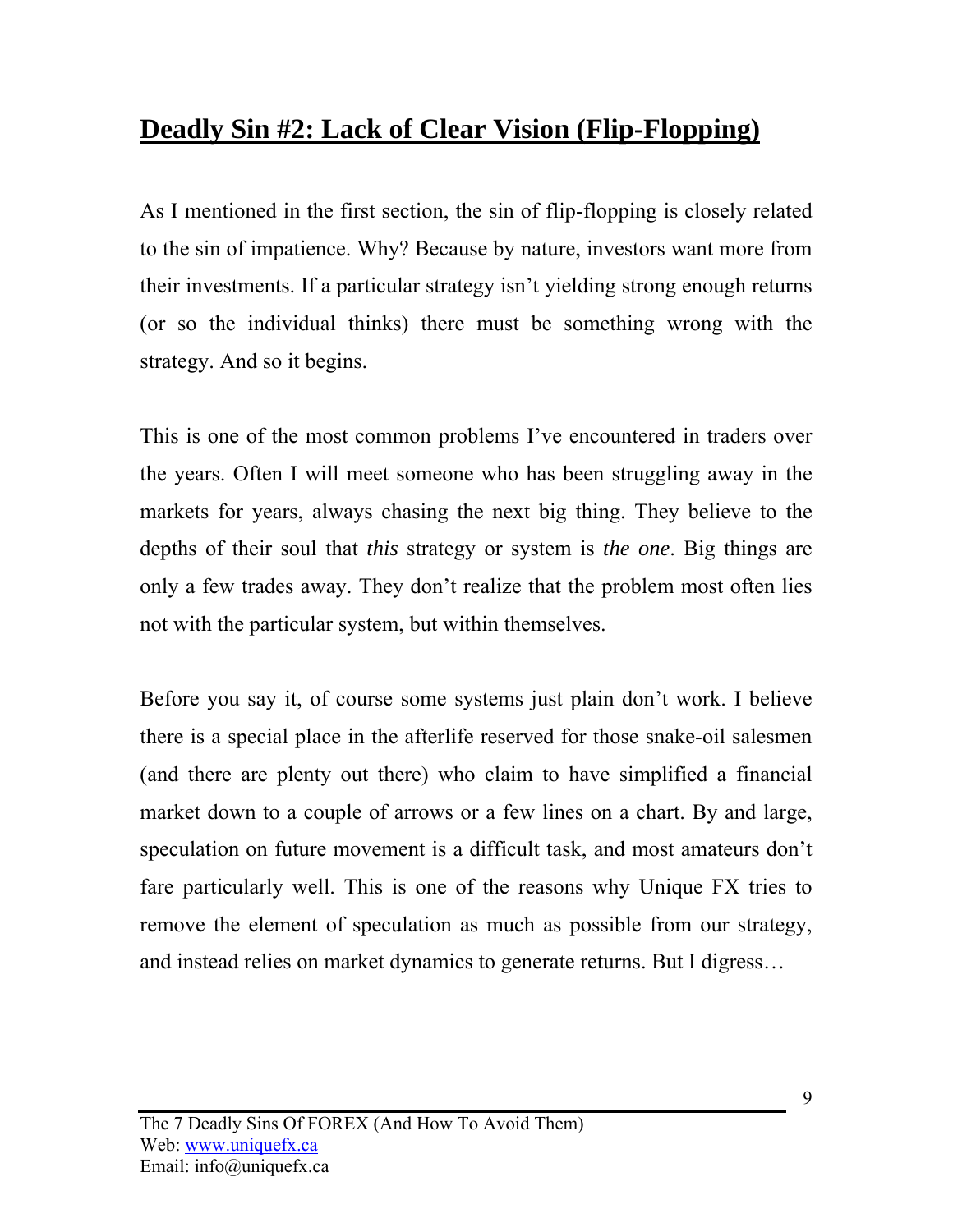#### **SOLUTION:**

If you invest in a new system or technique, give it some time. Success is measured in hundreds or thousands of trades, not just a handful. No one can say with any certainty after only a few trades whether something is a success or not. Budget your time, energy, and capital wisely. Lay out a schedule for testing. If after several weeks (or months) of **DEMO** (!) trading, the strategy is yielding positive returns, begin trading with real dollars. But never, under penalty of drained accounts, begin trading a strategy unless it has proved itself in a virtual environment. Investing real, after-tax dollars makes things more difficult, not easier.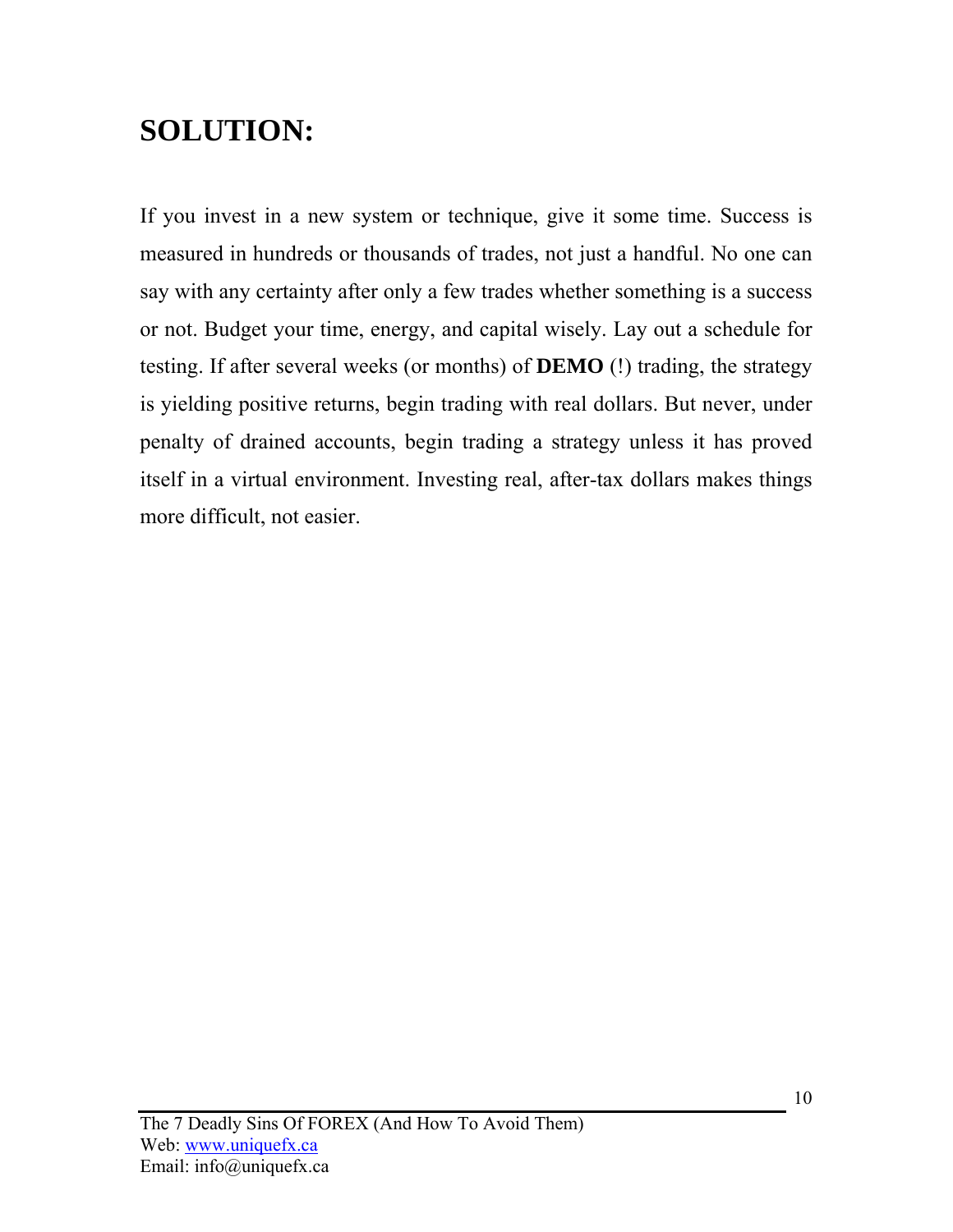#### **Deadly Sin #3: Sleep Deprivation**

Sleep deprivation is a challenge somewhat unique to FOREX, although investors in other markets will also struggle if they are in geographically undesirable areas. The West coast of North America, for example, is such a place. When the New York Stock Exchange is getting off to a leisurely start at 9:30 AM, it's only 6:30 AM on the West Coast. This can be challenging, to say the least.

FOREX is even worse, because the market trades 24 hours a day. Brokers will promote this aspect as if it's a big benefit to you. "Trade when YOU want!" the ads all say. Just because you *can*, doesn't necessarily mean you *should*. Short-term day traders are especially guilty of this, because many of these people (amateurs or part-timers) work a regular job 9-to-5, but dabble in the markets when they have spare time. This spare time is usually late at night, so they do some research and find out that the London market trades at night (in North America). "It's as if the markets were made for me!" they will say with wonder in their voices.

Unfortunately, the market wasn't made for you. The market was made for professional traders, working for large multi-national corporations, and for them its 8AM local time. You are just a guy (or girl) sitting in your den or basement, it's 2AM, and you're trying desperately to stay awake. This is not a recipe for success.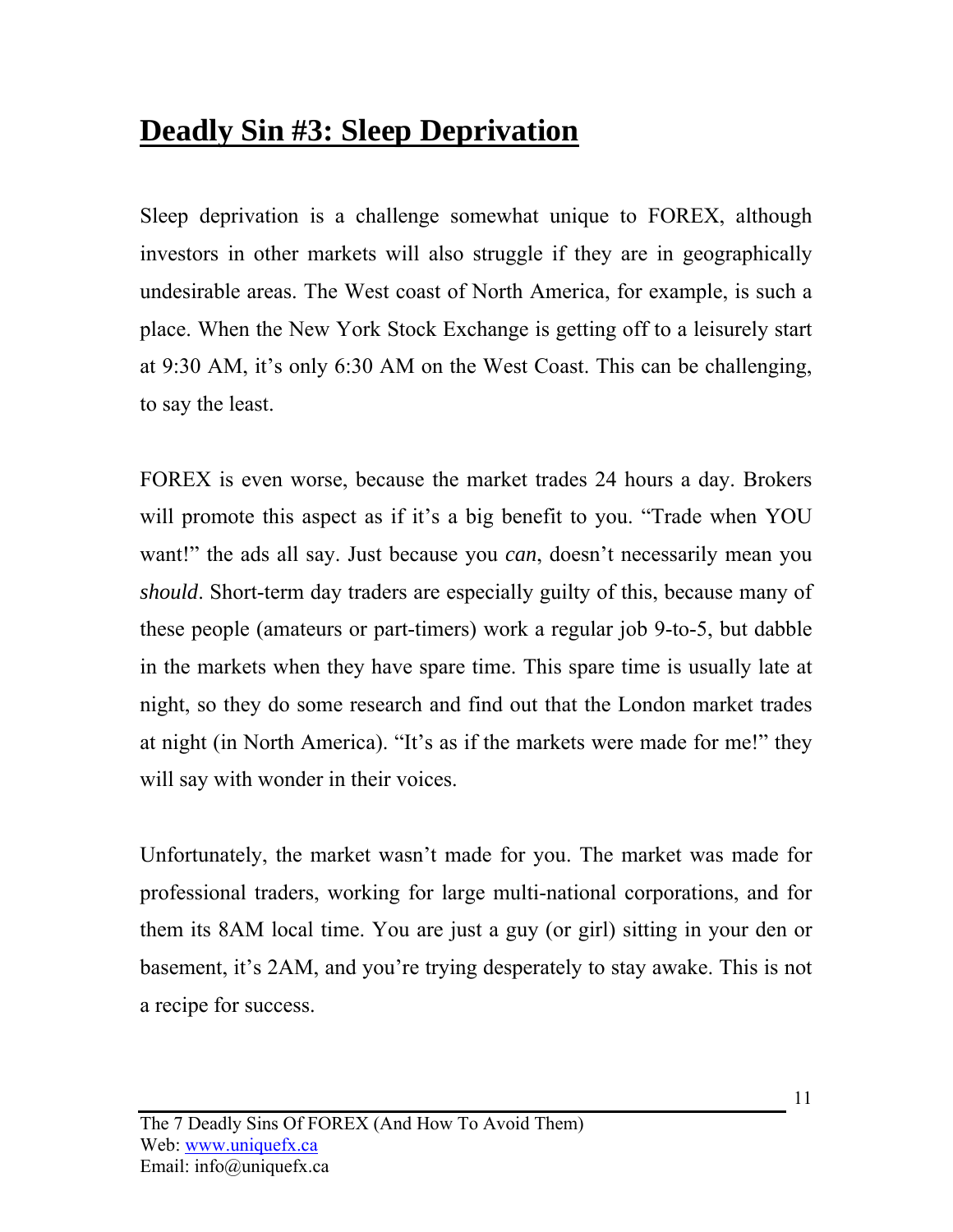Most people have heard the gambling adage "the odds favour the house". Simply put, this means that the games we play at the casino are tilted in favour of the casino. What many often forget, however, is that the casino will multiply that advantage by hosting an environment that puts the gambler at an additional disadvantage. They remove all clocks to disorient your sense of time, then pump oxygen-enriched air into room to counter the drowsiness. They overwhelm you with sound and light. Result? The gambler makes decisions which ordinarily they would not. Advantage: house.

FOREX has a similar characteristic in that the brokers encourage traders to trade at all hours. Why? Because many of the retail brokers in the industry are hedging against your position. For the un-initiated, this means that when you lose, the broker is winning. Not only do they take the spread as commission, but they also take the money you just lost in pips. If you are trading late at night, or early in the morning, you are more likely to make poor decisions, and those decisions will cost you money.

#### **SOLUTION:**

Carefully consider the strategy you are going to employ. Be wary of daytrading systems that encourage you to trade often and at all hours. This is rarely conducive to long-term success. Analyze your schedule. When does your "regular" life leave some spare time to spend in the market? If spare time is at a premium, long-term trading/investing will likely suit you best, because it requires less moment-to-moment attention. Most importantly, find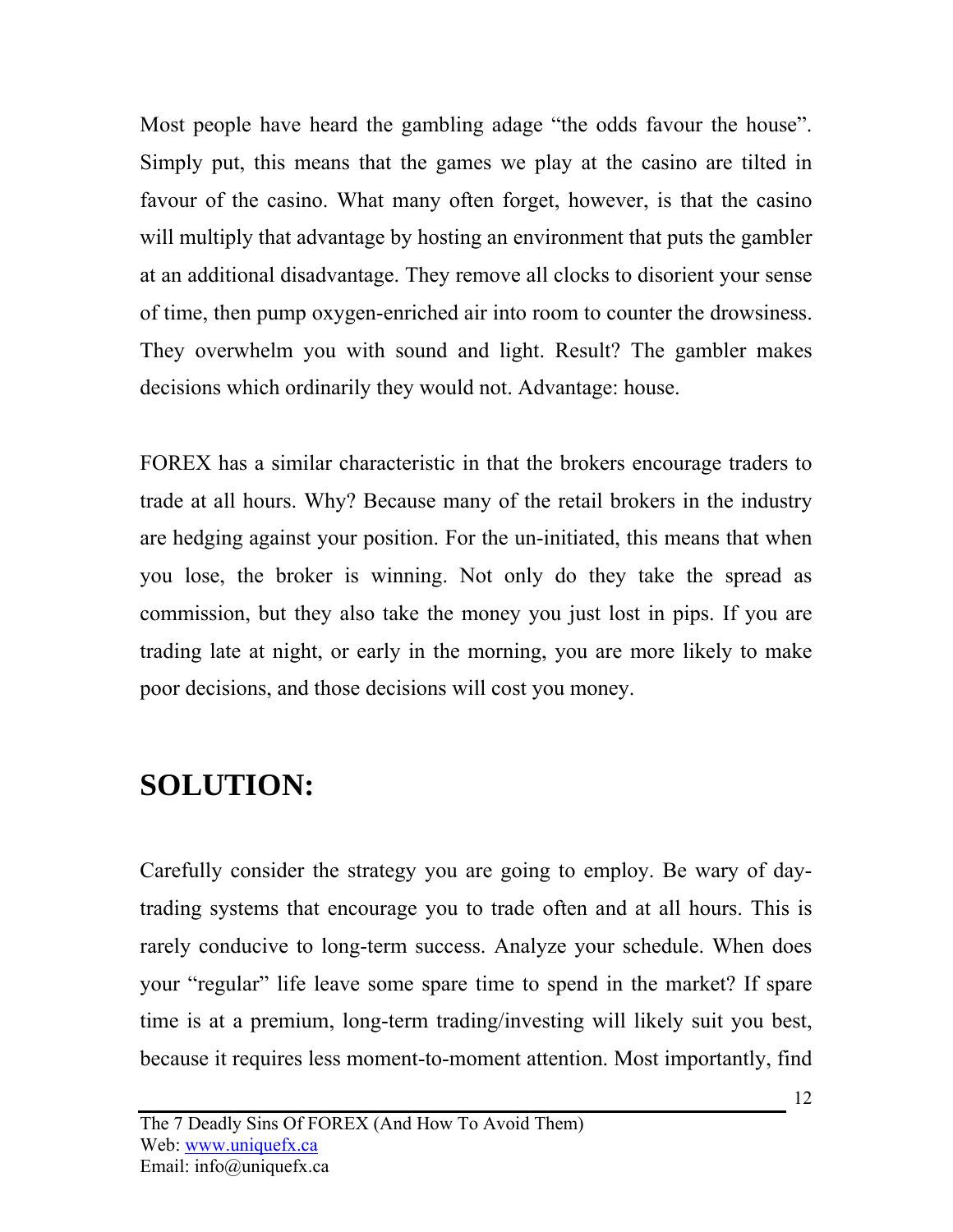a system or strategy that suits your life and lifestyle – not the other way around!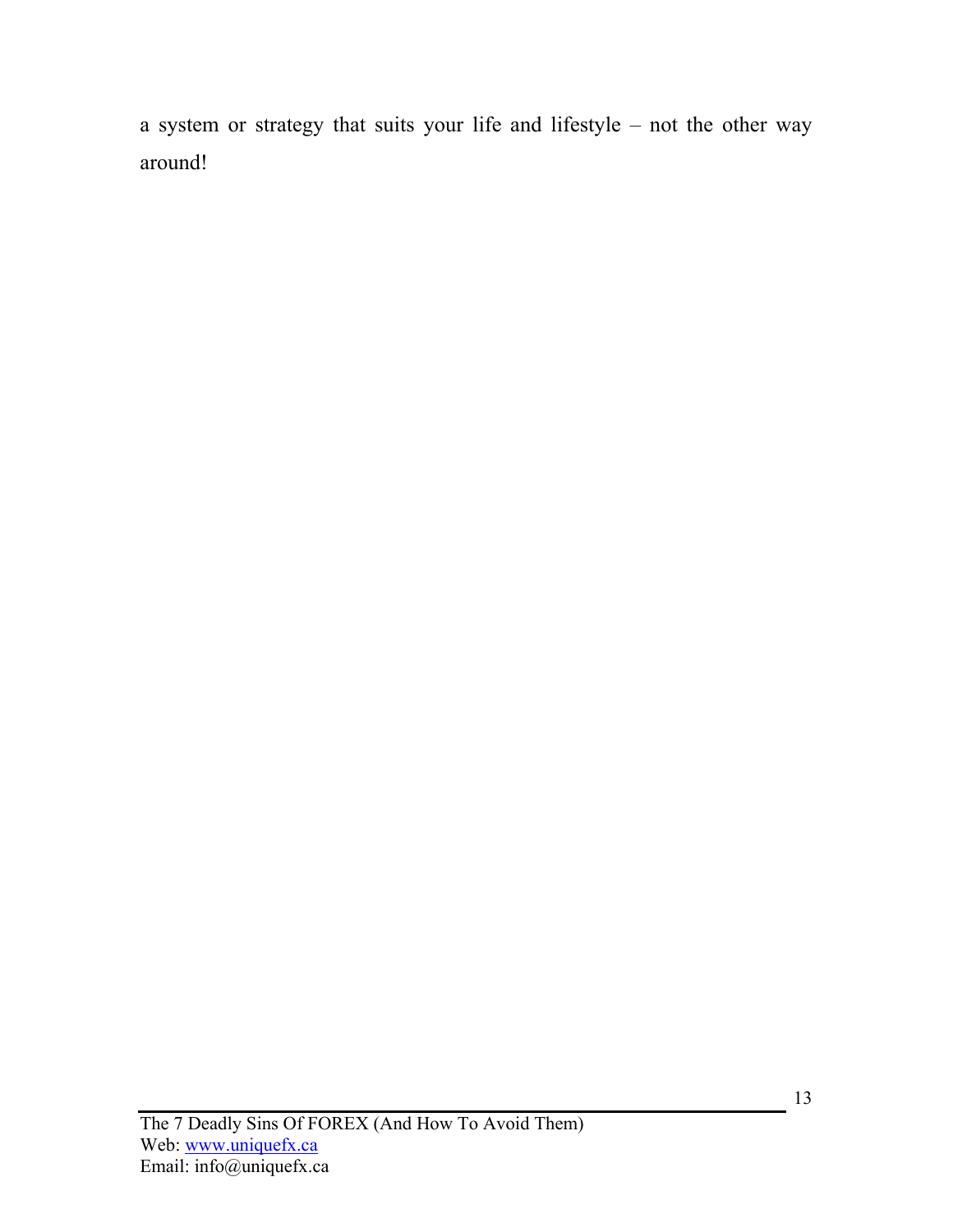#### **Deadly Sin #4: Over-trading**

Over-trading is as good a way to ensure mediocrity as any other. The formula is quite simple, actually:

 $Spread (commission) + Slippage + Taxes = Mediocript$ 

Each trade you enter generates spread revenue for the broker. This erodes your net profit. Many traders convince themselves that the spread is an irrelevant cost of doing business, but in fact it quickly becomes a significant part of your trading equation. If you trade retail FOREX at 200:1 leverage (pretty standard leverage), you put up \$50 of margin to control a \$10,000 mini lot. For this privilege, the broker will charge you at minimum a 3 pip spread on the major currency pairs, and up to 12 or more for some more exotic pairs. Those 3 pips (minimum) have a dollar value of around \$3. In other words, the broker has just charged you a 6% commission on the actual money traded  $(3 / 50 = 0.06)$ . Not bad business if you can get it. It's little wonder that brokers and educators alike promote short term day-trading systems which encourage you to take multiple trades a session – they make 6% return on each transaction. Add to this the idea that the broker hedges against you each time, and it's no wonder everyone wants to be a broker!

Slippage is a problem more common to stocks and other markets, but it can be an issue in FOREX as well. Simply put, slippage is the difference between where you *wanted* to get into the trade, and where you *actually* got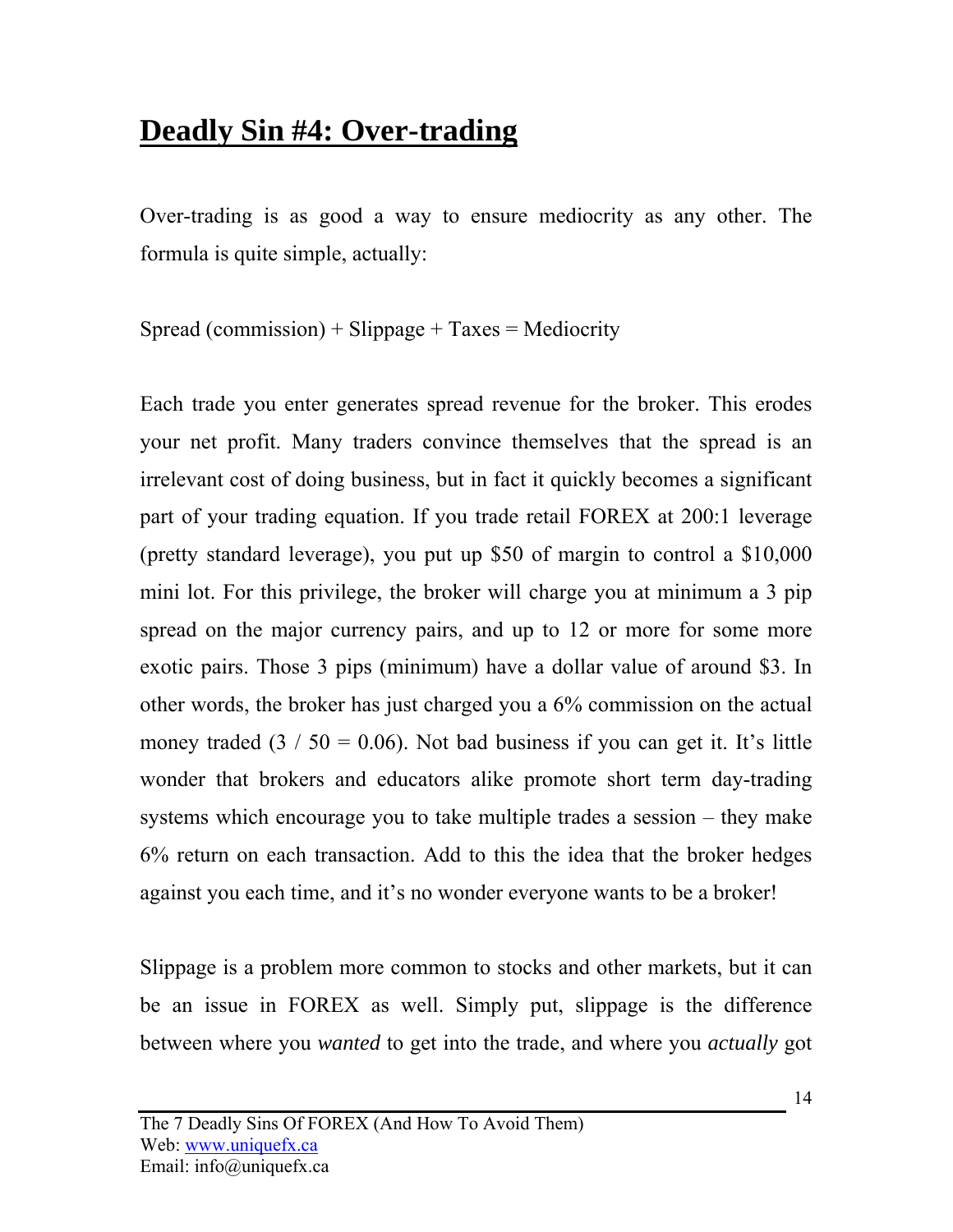into the trade. Because of the huge volumes traded daily in the FOREX, slippage should not be an issue. If you are continually getting re-quotes or slippage from your broker, change brokers!

Tax is an issue that is rarely addressed in FOREX, and with good reason; most people lose money, so at best they're dealing with deductions, not income. That being said, assuming that you are making profit in the market (it is possible, we can show you how) the way in which you trade or invest becomes important. Did you know, for example, that short-term day trading is often treated as earned income? In other words, the income does not get to benefit from any of the reduced tax rates applied to investment income, and is instead taxed at your specific tax rate. This can make a huge difference in your final tax bill.

Longer-term positions, by contrast, are typically treated as investment holdings, and will be treated as long-term capital gains, and only when you sell. Although short-term and long-term traders may both end up with an equal number of pips of profit at year's end, the long-term trader will take home a much larger amount due to this tax treatment.

The specific tax laws will vary from country to country and state to state, so please consult an accountant or tax lawyer for specific advice.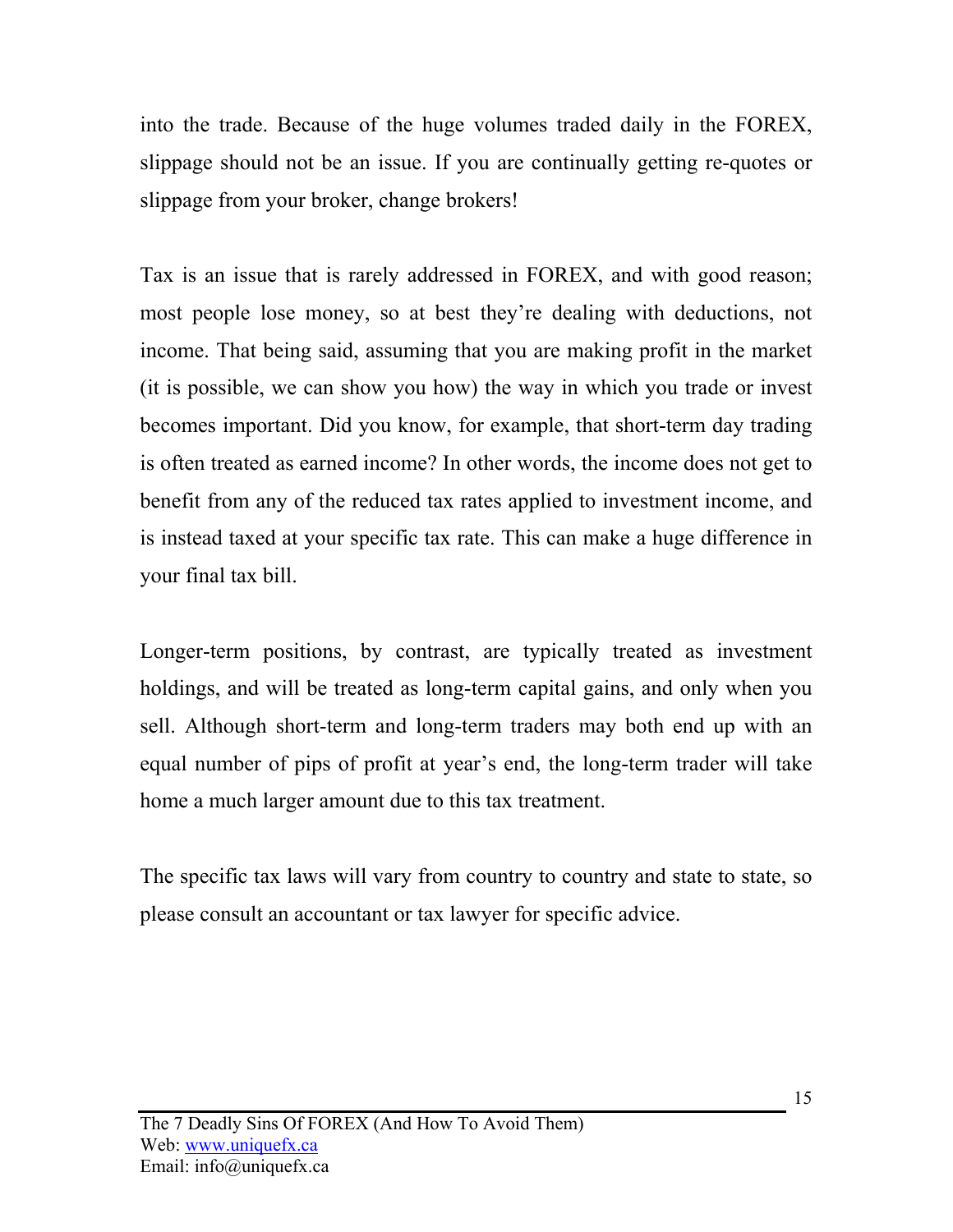### **SOLUTION:**

Again, be wary of systems or techniques that promote excessive trading. The spread payments, slippage and tax will all serve to erode your eventual profit. Longer-term trades create less spread, are affected less by slippage, and will likely receive favourable tax treatment at year's end.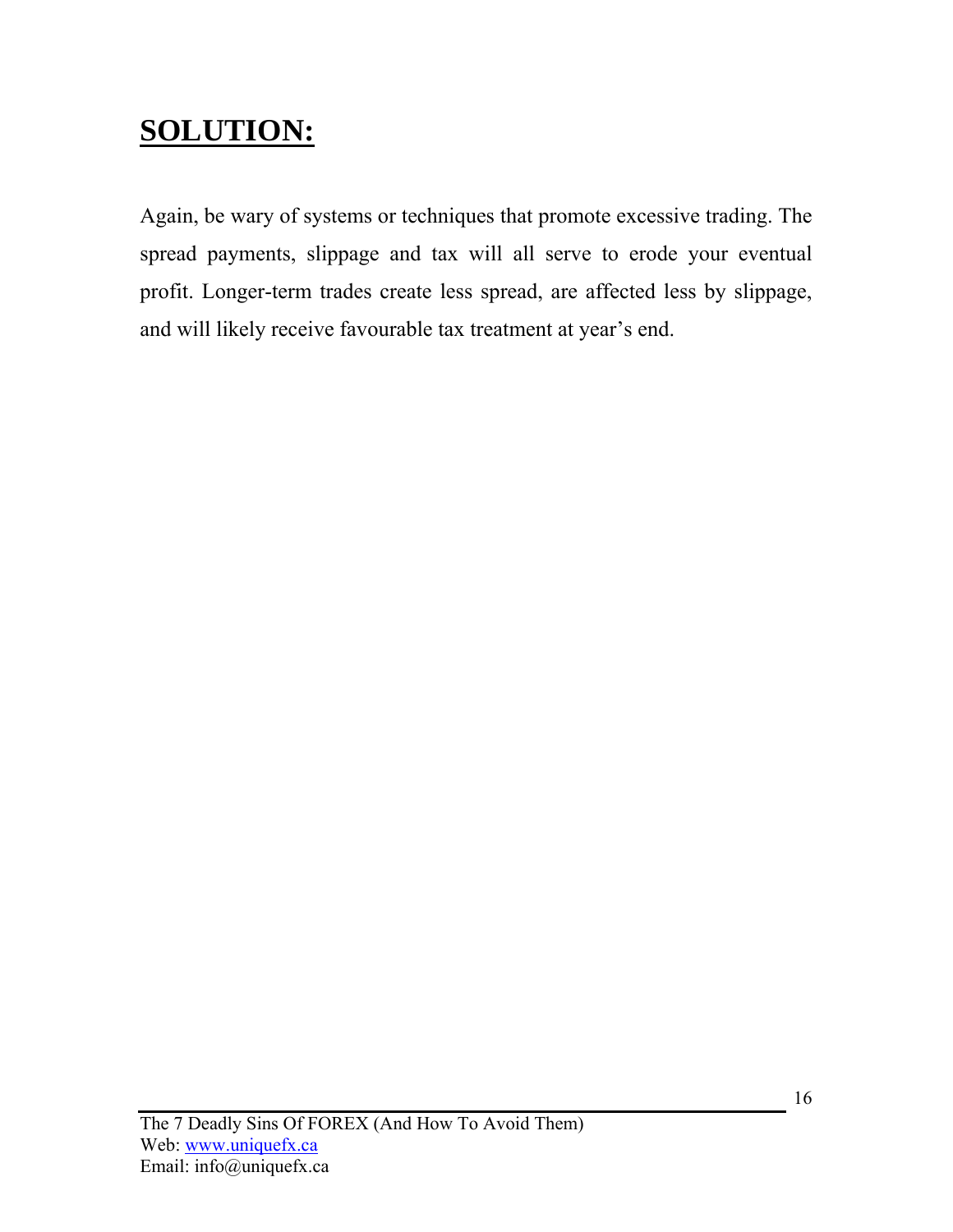### **Deadly Sin #5: Reliance on Outside Sources**

Reliance on Outside Sources is the cousin of Deadly Sin #2: Flip-flopping. This is a natural tendency of all traders and investors, because investing successfully is a difficult task. As a result, when we experience challenges, we tend to look outward for solutions as opposed to inward; we look for someone else to give us a solution to our problem.

Of course, no one else has the magic bullet either. No matter what anyone will tell you, there is no magic formula, no secret potion, no crystal ball which will allow you to see into the future and predict future market movement. It simply doesn't exist. As any veteran of the game will tell you, success comes from diligent research, patience, and emotional fortitude. There simply aren't any shortcuts in this respect. Clearly some people are more adept at investing, just as some people are natural athletes or scholars. But just like anything else, investing is a skill which can be practiced and honed over time.

#### **SOLUTION:**

Don't sell yourself short! Practice, practice, practice, and in a demo account for as long as it takes to show a consistent pattern of profit. If you do choose to look to someone else for advice, seek advice not on "tips", but on skills. Tips are not a transferable skill. The old adage of "Give a man a fish and he eats for a day; teach a man to fish and he eats for a lifetime" holds true here.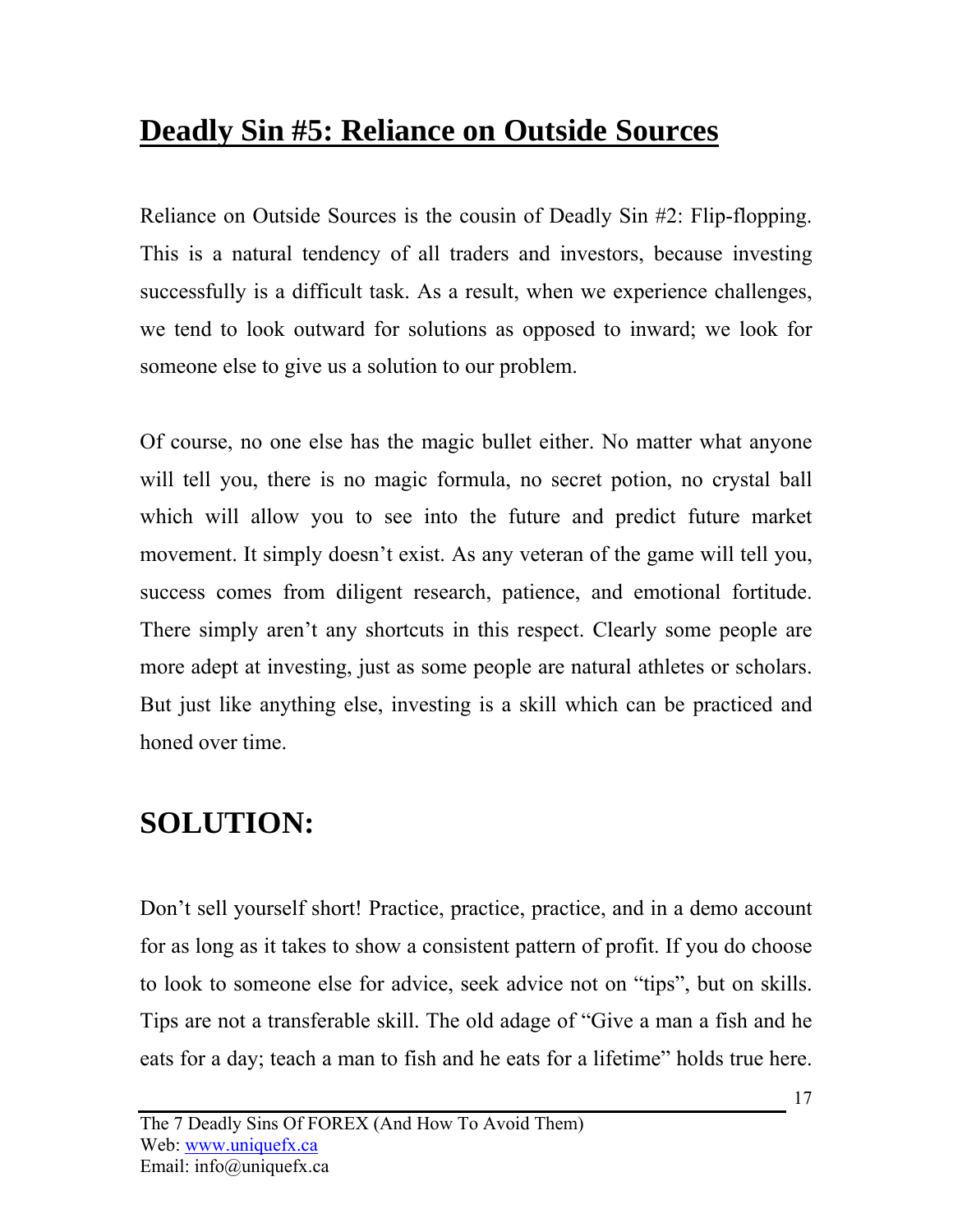There is little value in getting someone's opinion on what this currency or that currency will do next. Rather, ask them how they came to that decision. Learning to "see" the market as someone successful sees the market is the only valuable skill to learn; mimicry has a short shelf life.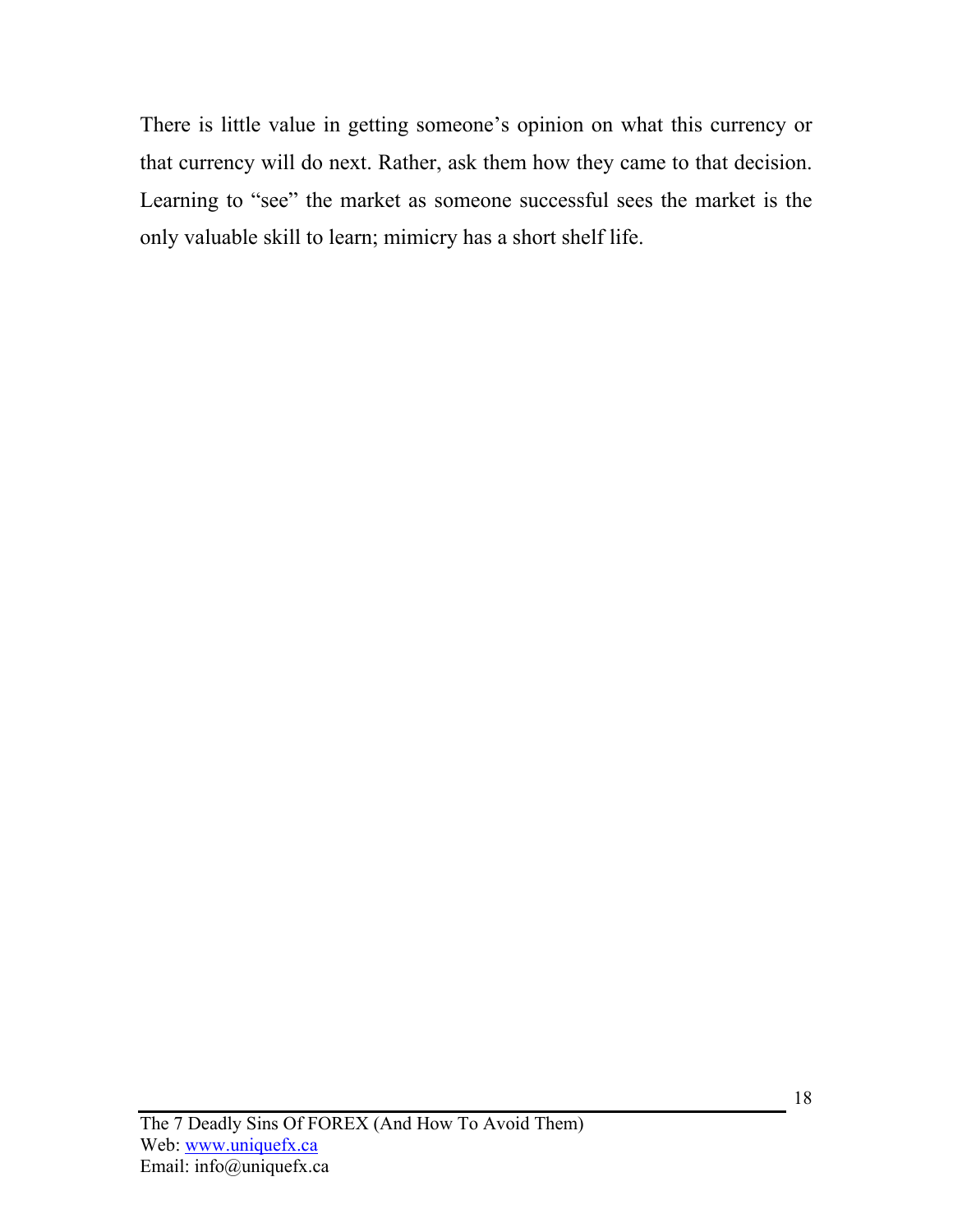### **Deadly Sin #6: Superficial Research**

In the stock market, superficial research means simply looking at price and P-E ratios. There are many, many layers of information which must be sifted through before a company can be considered a good or bad "buy". The company's financial statements, their management team, their position amongst their competition; all of these factors and more determine the strength or weakness of a company.

In FOREX, we don't have the burden of financial statements per se. However, we can still analyze a currency's strength or weakness based on a number of factors. Combined, these give us a better indication of a particular trade's worthiness. If you insist upon predicting future movement (and I wish you wouldn't), you should be familiar with, at minimum:

- The currency's "behavioural characteristics"
	- How much does it move: Hourly? Daily? Weekly?
	- Does it move abruptly? Gradually? Does it "spike"?
- The economies of the currencies in the pair.
	- Strong? Weak? Budget surpluses or deficits? Et cetera…
- General market trends. Up? Down?
- Where the current price is relative to:
	- Today's movement
	- Yesterday's movement
	- Last week's movement
	- Last month's movement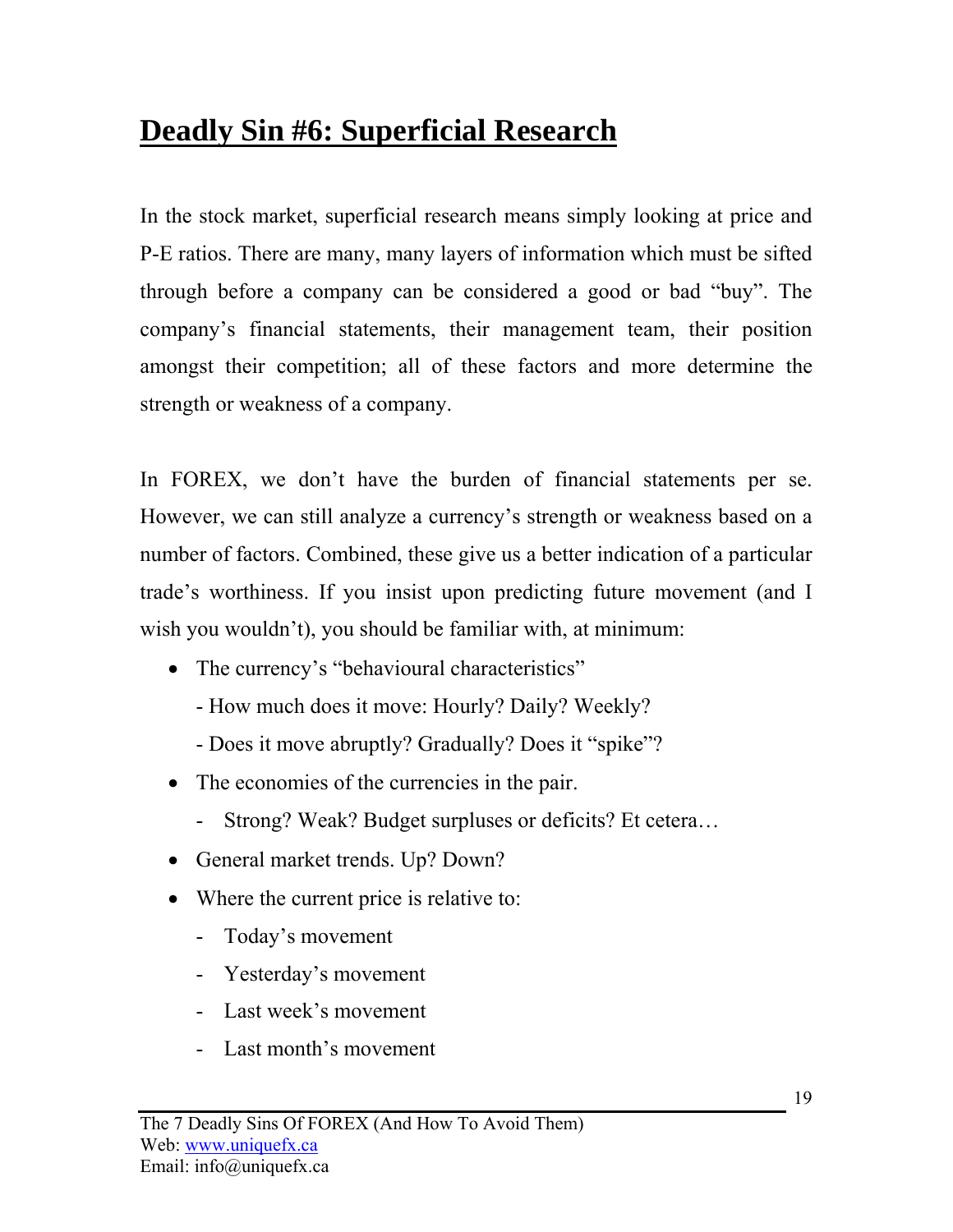- Et cetera…
- How the micro charts (15 minute chart or smaller) relates to the macro charts (4 hour or longer)
- And the list goes on...

So as you can see, there is much more to a successful trade than simply pointing and clicking.

#### **SOLUTION:**

Do your homework! Know the currency you are investing in inside and out. Concentrate on fewer currencies, but trade them "smarter". Your success ratio will improve.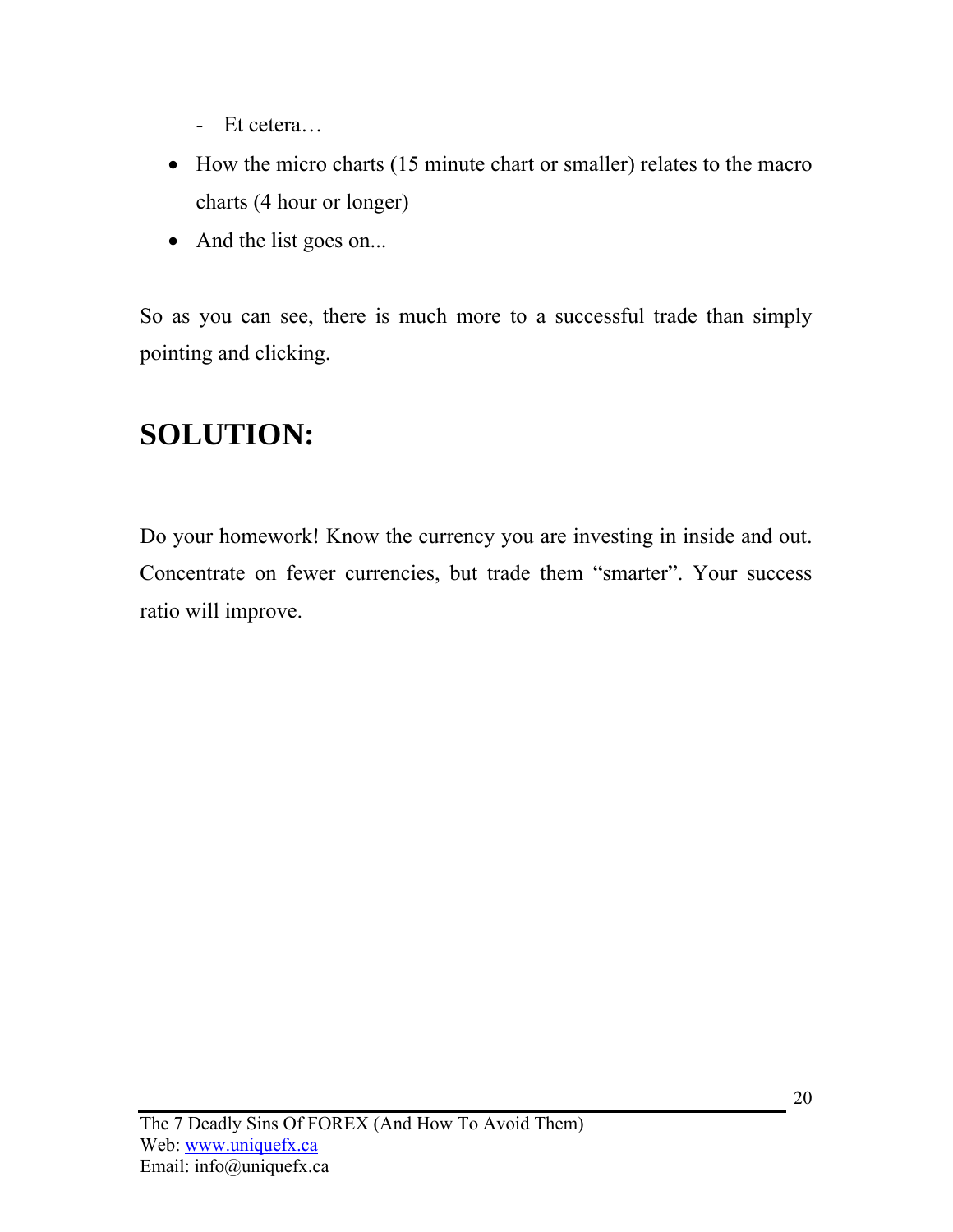### **Deadly Sin #7: Over-leveraging**

In my experience, over-leveraging is one of the least-understood concepts in FOREX. Ask any FOREX trader what leverage they trade at, and 9 times out of 10 the answer you will get is, "200:1" or whatever the set leverage in the account is. This is a fatal misunderstanding.

Dirk DuToit, in his wonderful e-book "Bird Watching in Lion Country", distinguishes between "Account leverage" and what he calls "Real leverage". "Account leverage" is the leverage which the broker gives you to trade with. "Real leverage" is the actual leverage being employed at any one time relative to your account size. To illustrate this distinction, let's use a real-world example.

Let's assume that you open an account with \$100,000. The account leverage is set at 100:1. This means that for each \$100,000 standard lot, the broker will remove \$1000 of margin to hold that position. With \$100,000 in margin at your disposal, you could theoretically open 100 standard lots at a time. If you took a position in the market with 10 standard lots  $(\$100,000 \times 10 =$  $$1,000,000$ , what would be your "real leverage" be?

Most traders would say 200:1. In fact, the "Real leverage" is actually 10:1 in this example. Why? Because the trade size (\$1,000,000) is 10 times the account size (\$100,000). Understanding "real leverage" is key to a long investment career while trading on margin.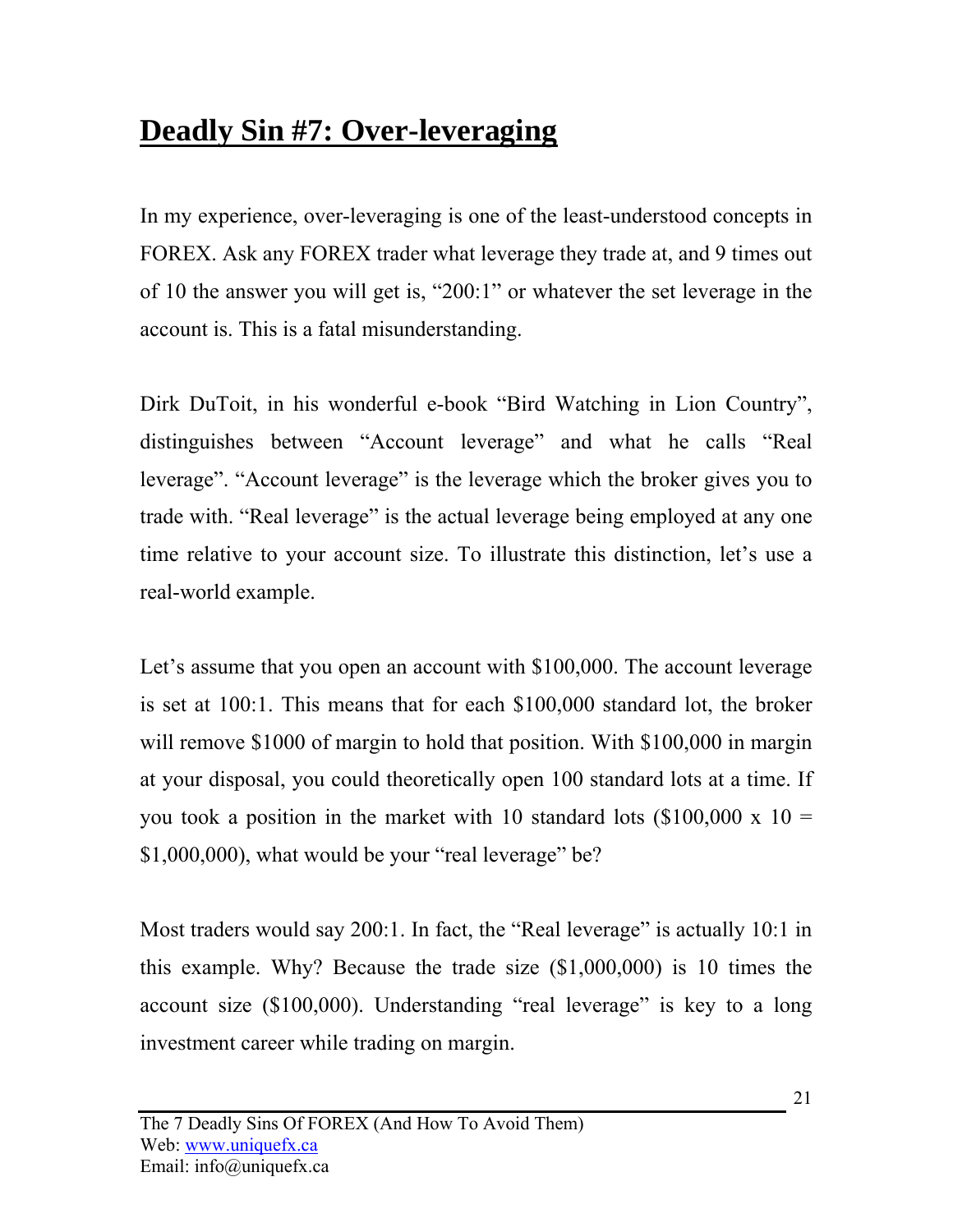To further illustrate this, take a look at the following table. If the market were to move 1% (100 pips), your account would react in the following way based on your "real leverage":

| Real     | % Price Change | % Price Change |
|----------|----------------|----------------|
| Leverage | In Market      | In Account     |
| 100:1    | $1\%$          | 100%           |
| 50:1     | $1\%$          | 50%            |
| 33:1     | $1\%$          | 33%            |
| 20:1     | $1\%$          | 20%            |
| 10:1     | $1\%$          | 10%            |
| 3:1      | $1\%$          | 3%             |
| 1:1      | $1\%$          | $1\%$          |

In other words, if your real leverage was 50:1 (your position in dollars was 50x your account value), your account would fluctuate by 50% with just a 100 pip market move. As any FOREX trader will tell you, most any currency can move 100 pips at almost any time of day, yet most traders are not examining their "real leverage". Real leverage is important because it creates the equity swings which are terrifically exciting when in your favour, and terrifically frightening when against you.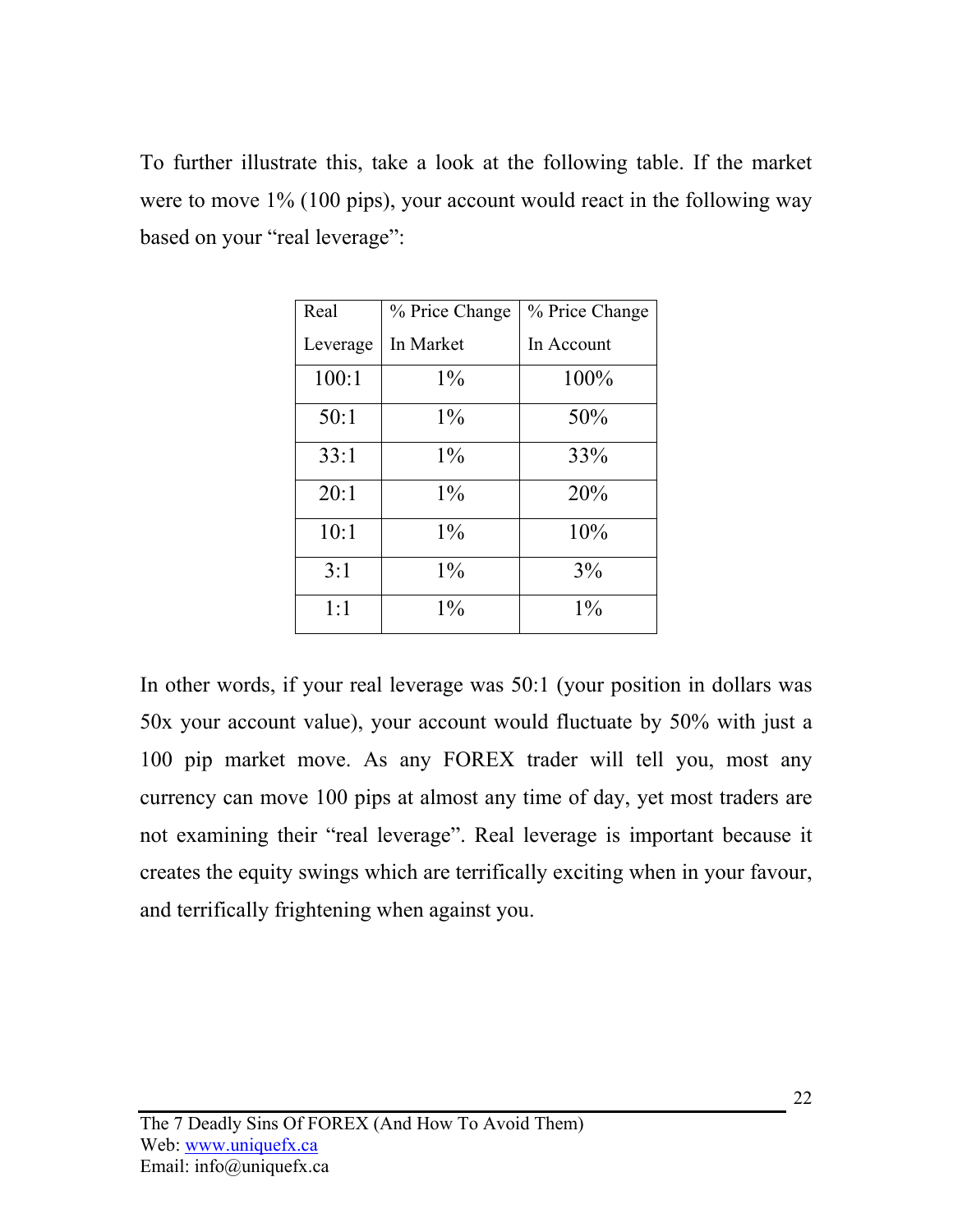|                 | % Return On Remaining        |
|-----------------|------------------------------|
| Loss of Capital | Capital Required To Get Back |
|                 | To Break-even                |
| 10%             | 11%                          |
| 20%             | 25%                          |
| 30%             | 43%                          |
| 40%             | 67%                          |
| 50%             | 100%                         |
| 60%             | 150%                         |
| 70%             | 233%                         |
| 80%             | 400%                         |
| 90%             | 900%                         |

To further illustrate this point, take a look at this drawdown recovery table:

So, using the previous example, if you suffered a 50% drawdown as a result of over-leveraging, you would have to double the remaining money in the account (100% return) just to get back to break-even! That is, without question, a difficult if not insurmountable task.

Over-leveraging is often confused with protection of capital. They are related but different. Capital is protected through the use of stop-losses. Over-leveraging multiplies the effect of drawdown when you "guess" incorrectly.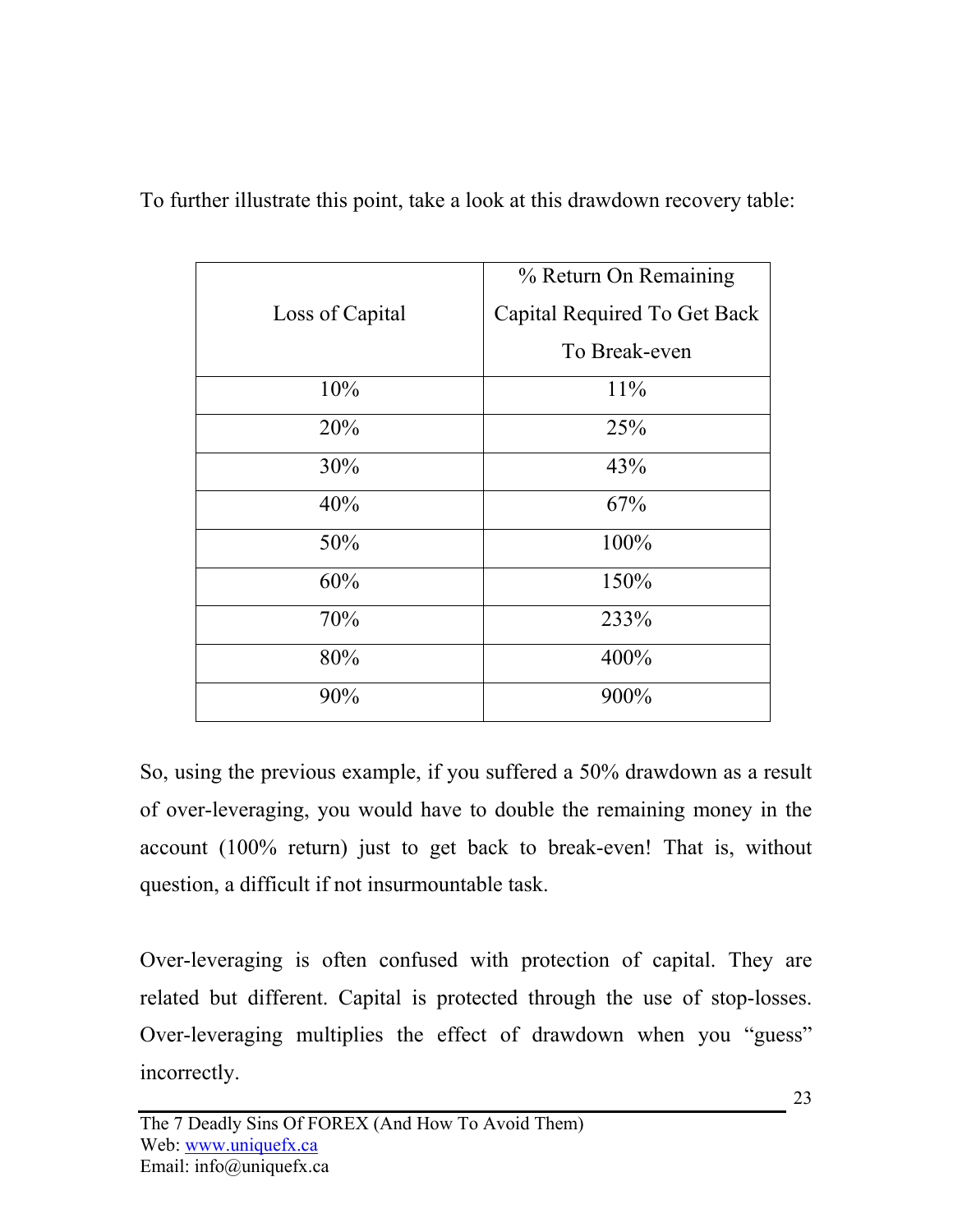#### **SOLUTION:**

Simply put, don't do it. If you are speculating on future movement, you must be aware of the leverage you are using, and how it will affect the eventual outcome. Calculate your full exposure and remember that less is more. You may hit a home run with this trade, but in the event that things don't work out quite like you planned, don't strike out all at once.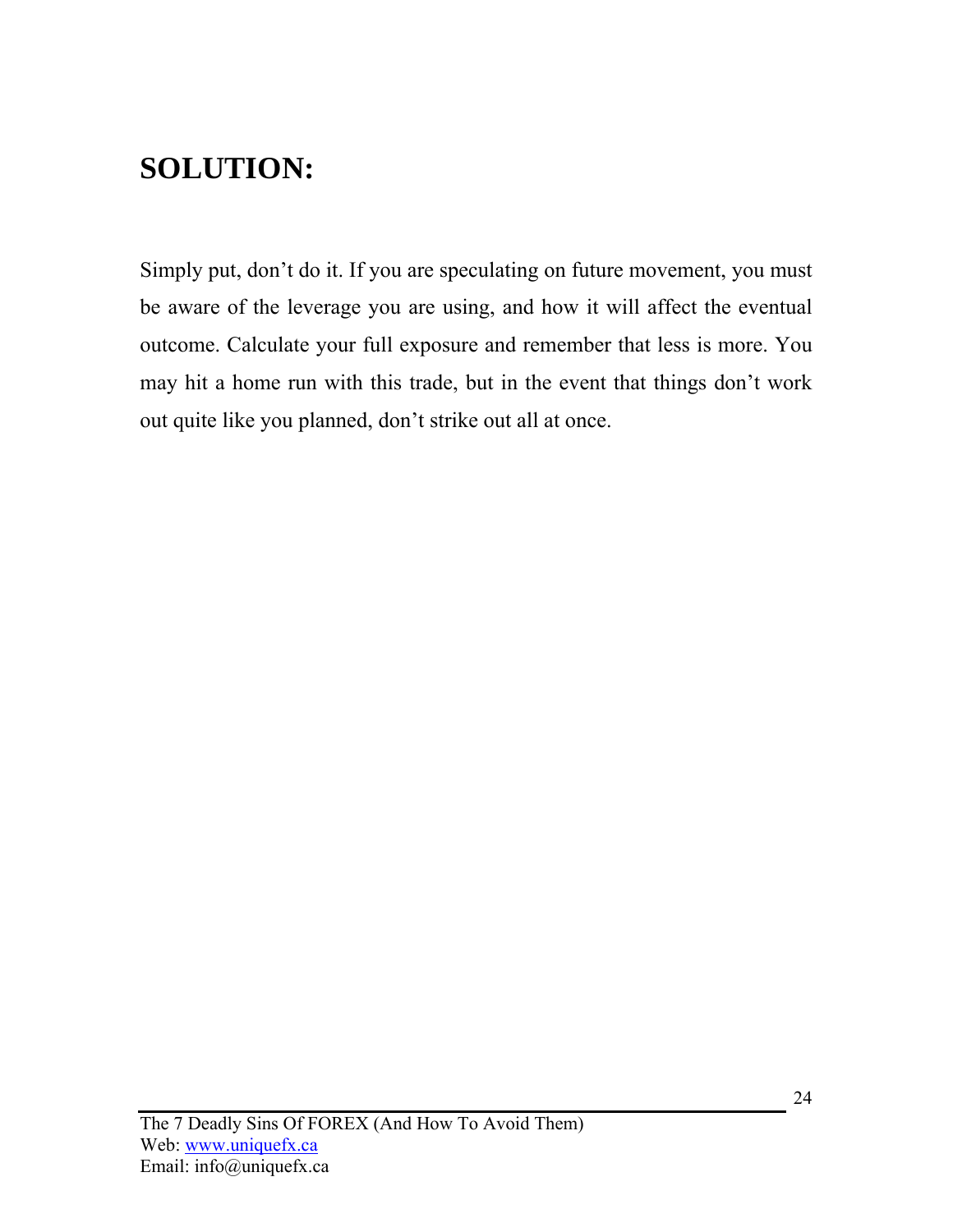#### **CONCLUSION:**

Hopefully this book has served to illuminate some of the more common pitfalls experienced by traders, especially those experimenting with FOREX. Investing is a serious but rewarding business, and deserves both your interest and respect. Master it, and a world of financial opportunity awaits; fall victim to it, and there are few things more frustrating.

Remember that there is no substitute for knowledge and practice. Educate yourself. Find a system which makes sense to you, not because someone told you it does, but because it resonates with your body of knowledge. And finally, find a mentor, someone who is willing to impart the knowledge and wisdom which made them successful.

Above all, remember that success will be measured in years, not weeks. There is always another trade out there.

"There are old traders around, and there are bold traders around, but there are no old, bold traders around."

■ Bob Dinda